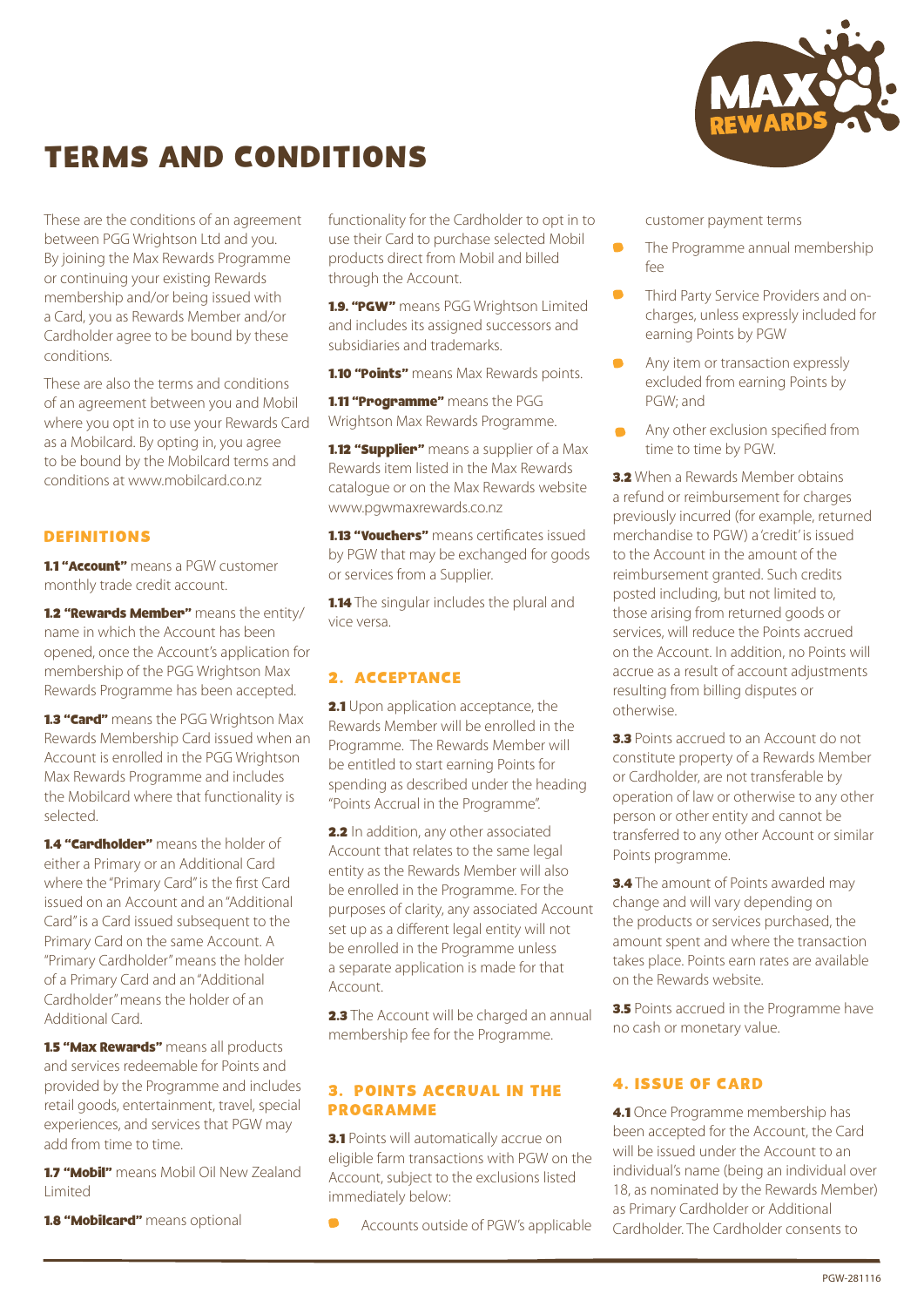Mobil acting as PGW's agent in issuing the Card to them.

4.2 Each Card will contain the Programme Membership number, the Card number, the Cardholder name and an expiry date. The Cardholder must contact PGW immediately 0800 62 62 62 if the Card is lost or stolen or misused. The Account is liable for all charges and costs and transactions incurred by each Primary Cardholder or Additional Cardholder.

**4.3** The Cardholder may opt in to use their Card as a Mobilcard, subject to Mobil's approval, by calling Rewards on 0800 62 62 62 to activate the Mobilcard and selecting a PIN. The Cardholder must keep the Card safe and the PIN confidential. There is no charge for opting in to use the Card as a Mobilcard, and the Account will be debited with all purchases made on the Mobilcard.

4.4 Use of the Mobilcard is subject to the Mobilcard Terms and Conditions at www. mobilcard.co.nz, with the exception that payment is made direct to PGW not Mobil. The Rewards Member and the Cardholder consent to PGW acting as Mobil's agent for the purposes of promotion of the Mobilcard and billing of the Mobil products purchased direct from Mobil.

**4.5** For each supply of Mobilcard products, a transaction receipt (not a tax invoice) will be issued by Mobil to the Cardholder on request. The quantities shown on the transaction receipts shall be prima facie proof of the quantity of Mobilcard products supplied to Cardholders on Mobilcard. Title and risk of loss of or damage to the Mobilcard products shall pass to the Cardholder as soon as possible after the Cardholder has uplifted the nozzle from the fuel dispenser.

**4.6** If PGW is exposed to liability or bound in any way by the Cardholder using their Mobilcard, the Cardholder and Rewards Member jointly and severally indemnify PGW against all claims, actions, losses and expenses of any nature (excluding legal costs on a solicitor client basis) made or brought against or incurred by PGW.

4.7 Mobilcard charges are debited to the Rewards Member's monthly trade account with PGW. PGW may choose to provide a loyalty and/or prompt payment discount on Mobilcard charges charged to the Rewards Member's monthly trade account as advertised on our Rewards website, and these discounts may be altered or withdrawn at any time. If more than

one Mobilcard transaction exists on the Cardholder's monthly account, rounding differences on individual transactions may occur.

## 5. POINTS REDEMPTION

**5.1** An Account must be within its terms of trade, and Programme membership and/or a Card not cancelled by PGW, Mobil (where the Mobilcard option has been activated), or the Rewards Member or the Cardholder at the time of a redemption request.

**5.2** Points accrued on an Account can only be redeemed by either the Rewards Member or the Primary Cardholder. Additional Cardholders may not redeem Points unless express permission has been granted in writing from the Rewards Member.

**5.3** Upon accumulating the required number of Points, the Rewards Member or Primary Cardholder may redeem Points for Rewards items detailed in the Rewards catalogue or on the Rewards website until the item is withdrawn, replaced or until PGW specifies.

**5.4** If a credit posted to any Account reduces the Points balance below the minimum required to redeem Points for Rewards items, PGW reserves the right to decline any request to redeem Points for Rewards items.

**5.5** All Rewards items are subject to availability. Restrictions may apply as to when a Rewards item can be redeemed. The redemption procedure and any specific terms and conditions of a Rewards item are detailed on our website and on the confirmation letter or Voucher issued to the Rewards Member for the Rewards item. The specific terms and conditions of a Rewards item are binding upon the Rewards Member and in the event of inconsistency supersede these Conditions.

**5.6** Rewards items may differ from those shown in the Rewards catalogue or on the Rewards website. Specifications, style, graphics and colours of Rewards items may change without notice.

**5.7** PGW reserves the right to cancel. change or substitute any Reward, and any specific Condition of a Reward or its use or acquisition at any time with or without prior notice.

**5.8** Rewards items are not exchangeable, refundable, replaceable or transferable.

5.9 The issue of a Voucher does not constitute a reservation. The Rewards Member is responsible for making all reservations and/or notifying the Supplier

**5.10 PGW may issue a Rewards** Confirmation or Rewards Voucher letter depending upon the Rewards Member's choice of Reward. A Reward Confirmation letter confirms a Rewards Member's Reward order and its delivery to the stated address or email. A Reward Voucher letter or email details instructions relating to the collection or redemption of the Reward. In all other respects, Rewards Confirmation and Rewards Voucher letters or emails have the same meaning and are jointly referred to as a 'Voucher'.

**5.11** A Voucher must be used within six months of issue (issue being the date printed at the top of the Voucher). Expired Vouchers will not be re-issued, refunded, cancelled or replaced.

**5.12** A Voucher can only be used by the recipient of the Voucher named on the front. Proof of identification will be required at the time of use or acquisition.

**5.13** This Voucher, or an acceptable copy of this Voucher, must be given or sent to the Supplier if requested, or at time of use, acquisition or reservation, whichever is applicable.

**5.14** The Voucher can only be used for the purpose specified on the Voucher and with the Supplier named on the Voucher.

**5.15** The Voucher cannot be used in conjunction with any other promotion or offer.

**5.16** This Voucher has no cash value and cannot be exchanged wholly or partly for cash.

**5.17** No amendments, re-credits or changes can be made once a Voucher has been requested by the Rewards Member, and neither will any credits or refunds be given for Rewards not taken once a Voucher has been issued.

**5.18** No goods are to be returned by the Rewards Member unless at the absolute discretion of PGW. No returns will be accepted after 14 days from the original dispatch date. All returns must be notified to PGW Rewards prior to the goods being returned (0800 62 62 62). No goods that have been used or opened will be accepted for returns unless under the items warranty terms and the item is damaged or faulty at the time of delivery